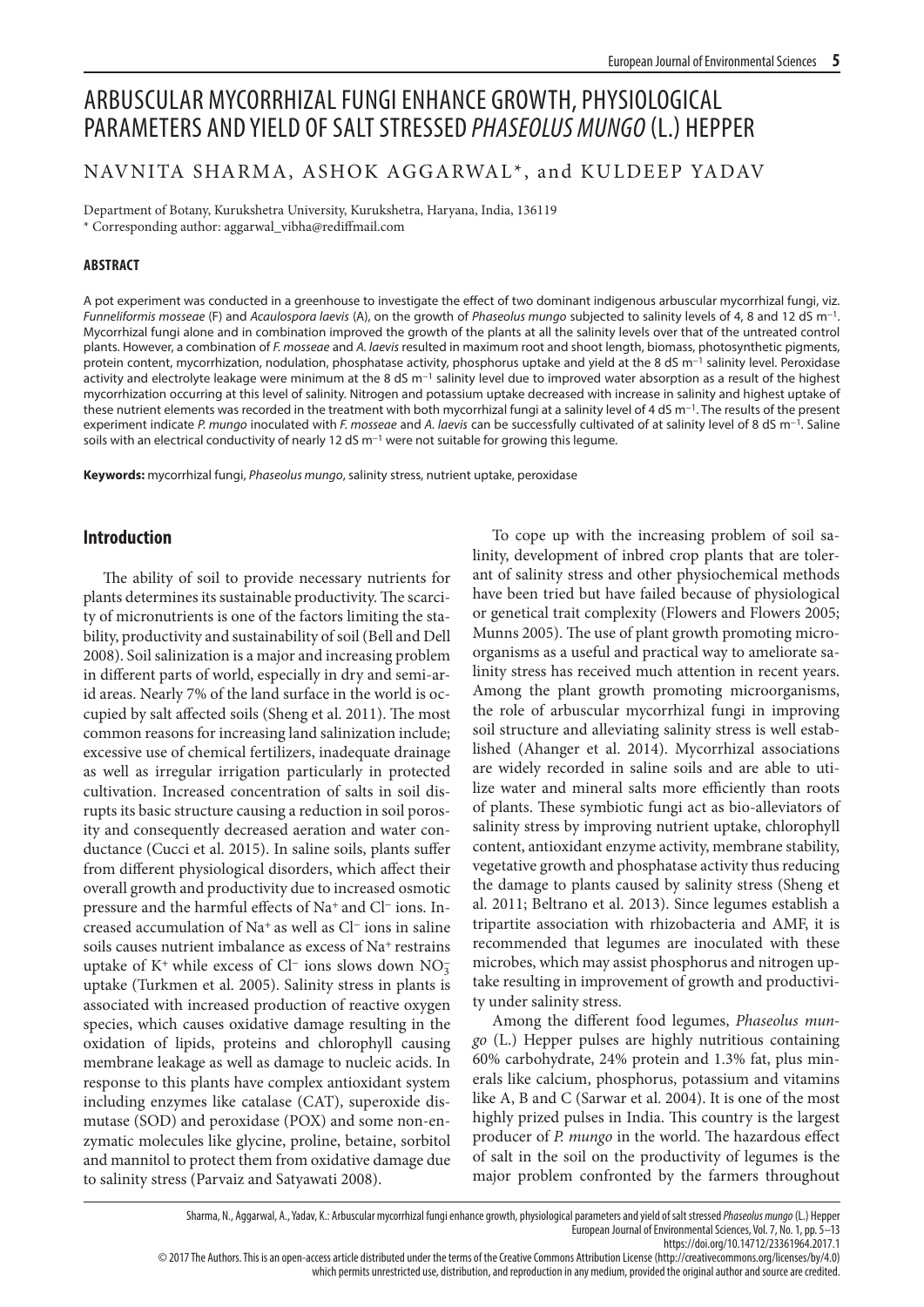the world. Thus the ability of AMF to ameliorate salinity stress and improve the tolerance of *P. mungo* of salt could have important practical applications. The present experiment aimed to investigate the growth response of *P. mungo* grown at different levels of salinity and the role of AMF in improving growth and yield when grown in saline soils.

# **Materials and Methods**

# **Growth Conditions**

A pot experiment was conducted in a glass house at the Botany Department, Kurukshetra University, Kurukshetra, Haryana, India. The temperature was maintained at (30  $\pm$  5 °C) and the relative humidity at 60–70%. Apart from sunlight, light was also provided for 16 hours each day by cool white fluorescent lamps. Soil used in this experiment consisted of 64.2% sand, 21.81% silt and 3.90% clay.

# **Mass Multiplication of Bioinoculants**

In this experiment, two arbuscular mycorrhizal species viz. *Funneliformis mosseae* and *Acaulospora laevis*  were used. They were isolated from the rhizosphere of *P. mungo* grown in the botanical garden of Kurukshetra University, Kurukshetra. After preparation of a starter inoculum using the Funnel Technique of Menge and Timmer (1982), these species were propagated using maize growing in standard pot culture as a host. Mass multiplication of *Trichoderma viride* was done using a modified wheat bran-saw dust medium (Mukhopadhyay et al. 1986) and the *Rhizobium* sp. (*Bradyrhizobium japonicum*) culture (procured from Department of Microbiology, CCS Haryana Agricultural University, India) was multiplied using a nutrient broth medium. Seeds of *Phaseolus mungo* were procured from CCS Haryana Agricultural University, Hisar, Haryana, India. The seeds were surface sterilized with 0.5% (v/v) sodium hypochlorite for 10 minutes and then washed with sterilized distilled water. Before seeds were sown in pots, 10 ml of a liquid suspension of *Bradyrhizobium* sp. was applied to each pot. Ten days after emergence the number of plants was reduced to 5 per pot.

# **Experimental Setup**

The experiment was laid out in a randomized block design, with five replicates of each treatment. Soil from the experimental site was collected and mixed with sand in a ratio of 3:1 (soil : sand). This mixture was then sieved through 2-mm sieve and autoclaved at 121 °C for two hours for two consecutive days to render it free of naturally occurring microbes, including mycorrhizal fungi. After sterlization, the soil was then tested for the presence of microbes and it was found to be completely free of microbes. This was done to avoid the effect of other microbes on the growth response of *L. culinaris* under salinity stress. The Earthenware pots  $(24.5 \times 25 \text{ cm})$ were selected and filled with 2.5 kg soil. Initially, the pots

were saturated with three different levels of saline solution, i.e. 4, 8, and 12 dS m−1 (sodium chloride, calcium chloride and sodium sulphate in the ratio 7:2:1 w/v) as per Richards (1954). Then, pieces of maize root with 85% colonization by AM were chopped up and along with soil containing AM spores (620–650 per 100 g inoculum) were used as the AM inoculum. To each pot 10% (w/w), i.e. 200 g/pot inoculum of AM fungi alone and in combination was added to the soil before sowing the seeds. Pots were watered regularly with saline solution to maintain the required salinity level and were fertilized with a nutrient solution after 15 days (Weaver and Fredrick 1982), which contained half the recommended level of phosphorus and no nitrogen. For each level of salinity there were 4 treatments as outlined below:

- 1. Uninoculated (without AM inoculum but with *Bradyrhizobium* sp.)
- 2. *Funneliformismosseae* (F) with *Bradyrhizobium* sp.
- 3. *Acaulospora laevis* (A) with *Bradyrhizobium* sp.
- 4. F + A with *Bradyrhizobium* sp.

# **Plant Harvest and Analysis**

After 120 days, plants were harvested by uprooting them and then various morphological and physiological parameters were measured. Plant height and root length were measured. For determining fresh and dry weight, roots and shoots were weighed after uprooting and then oven dried at 70 °C until a constant dry weight was obtained. Chlorophyll content was determined by using the method of Arnon (1949). Root and shoot phosphorus content was estimated using the 'Vanado-molybdo-phosphoric yellow colour method' (Jackson 1973) and nitrogen (N) content was determined using the Kjeldahl method (Kelplus nitrogen estimation system, supra-LX, Pelican Equipments, Chennai, India). Potassium content was analyzed using inductively coupled plasma analyzer-mass spectrometry (ICP-MS). Phosphatase activity was estimated using p-nitrophenyl phosphate (PNPP) as a substrate, which is hydrolyzed by the enzyme to p-nitrophenol (Tabatabi and Bremner 1969). Total protein was estimated using Bradford's (1976) method. Peroxidase activity was determined using Maehly's method (1954). Leaf area was measured using a leaf area meter (Systronics 21, Ahmedabad, India). Nodulation and yield in terms of number and weight of pods (g) per pot was recorded after 120 days.

# *Identification and Quantification of the Number and Colonization by AM Spores*

Identification of AM spores (*F. mosseae* and *A. laevis*) was done using the identification manuals of Walker (1983); Scheneck and Perez (1990); Morton and Benny (1990) and Mukerji (1996). Quantification of AM spores was done using the Adholeya and Gaur 'Grid Line Intersect Method' (1994). 'Rapid Clearing and Staining' technique of Phillips and Hayman (1970) was used to estimate mycorrhizal colonization of roots. The latter was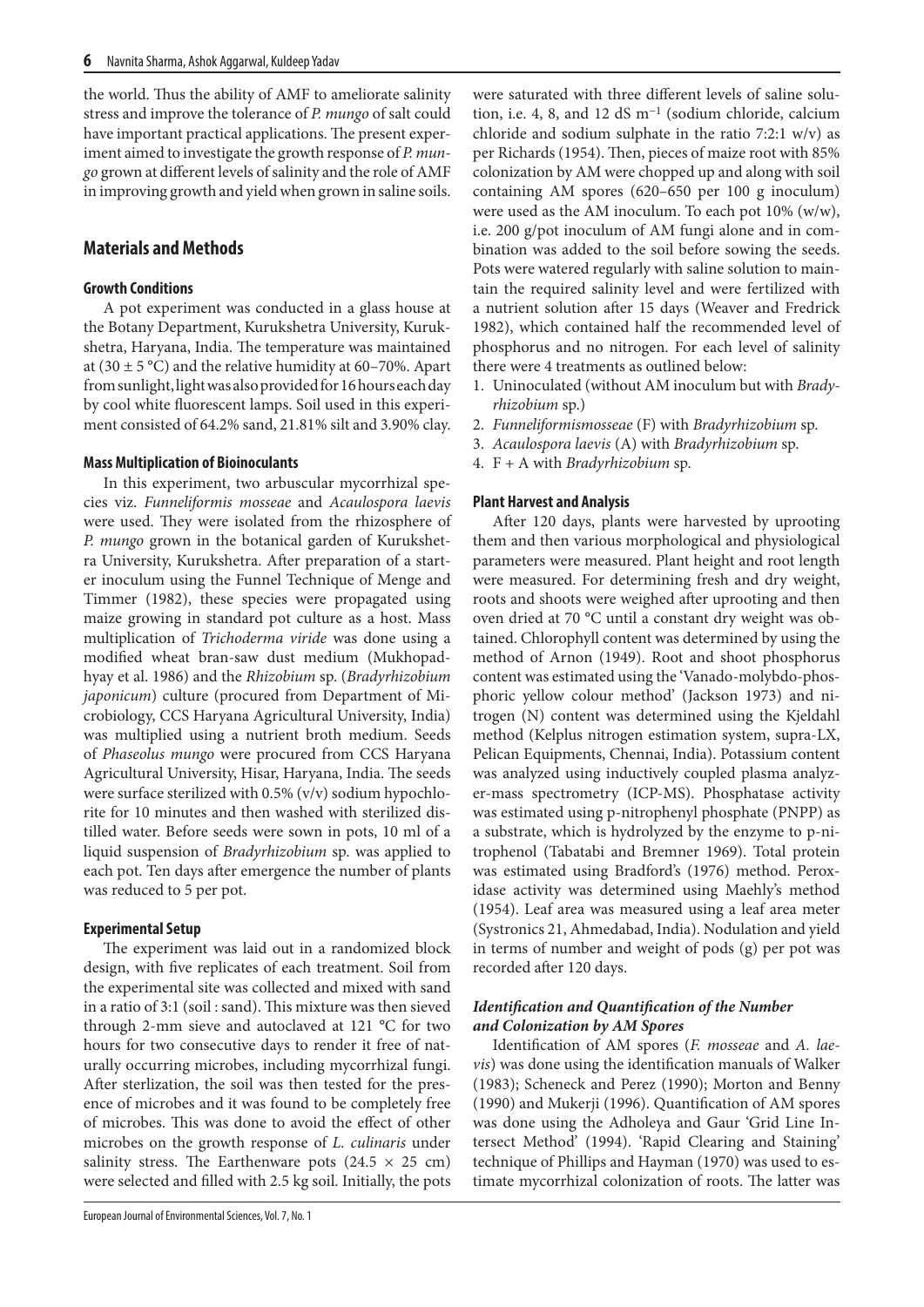calculated using the formula: (Number of root segments colonized / number of root segments studied)  $\times$  100.

# *Electrolyte Leakage*

To determine electrolyte leakage, fresh leaf samples (200 mg) were cut into small discs (i.e. 5 mm in diameter) and placed in test tubes containing 10 ml of distilled and deionized water. The tubes sealed with cotton plugs were placed in a water bath at a constant temperature of  $32 \pm 8$  °C. After 2 h the initial electrical conductivity of the medium (EC1) was measured using an electrical conductivity meter. Afterwards the samples were autoclaved at 121  $\pm$  8 °C for 20 minutes to kill the tissues and release all electrolytes. The samples were then cooled to  $25 \pm 8$  °C and final electrical conductivity (EC2) was measured. The electrolyte leakage (EL) was calculated using the formula of Dionisio-Sese and Tobita:

 $EL = EC1/EC2 \times 100$ 

# **Statistical Analysis**

Data were subjected to an analysis of variance and means separated using the least significant difference test in the Statistical Package for Social Sciences (ver.11.5, Chicago, IL, USA).

# **Results**

### **Growth**

#### *Plant Height and Shoot Biomass*

In the present investigation, mycorrhizal plants were taller than non-mycorrhizal control plants (Table 1).

Maximum height was recorded for the plants treated with the dual combination of  $F + A$  and growing in soil with a 8 dS m−1 (medium) salinity level followed by the same treatment but with plants growing in soil with a 4 dS m<sup>-1</sup> (low) salinity level. In this experiment, untreated control plants subjected to a 12 dS m−1 salinity level were the smallest. This was reflected in the fresh and dry weights of the shoots. Highest shoot weight was recorded for  $F + A$  plants grown in soil with a medium salinity level (8 dS m−1) followed by the same treatment at the low salinity level (4 dS m−1). The shoot fresh weight of the control plants was the same when grown in soil with both a 12 dS m−1 and 4 dS m−1 salinity level. Inoculation of plants with *F. mosseae* proved to be more beneficial for increasing shoot fresh weight at a high salinity (12 dS m<sup>-1</sup>) than a low salinity level (4 dS m<sup>-1</sup>). In the un-inoculated plants, dry shoot weight decreased with increase in salinity while among the treated plants, inoculation with F + A at a medium salinity level (8 dS m<sup>-1</sup>) gave the best results, as shown in Table 1.

# *Root length and root biomass*

Root length and fresh and dry weights were highest for plants subjected to a medium salinity level (8 dS m−1) followed by those subjected to a low salinity level (4 dS m−1) and treatment  $F + A$  was the best of all the treatments (Table 1).

# *Leaf Area*

Maximum leaf area was recorded for plants grown at the highest salinity level (12 dS m−1) followed by those grown at the lowest salinity level (4 dS m−1) when they

**Table 1** Effect of AM fungi on the growth of *Phaseolus mung*o grown under different levels of salinity stress.

| <b>Salinity</b> | Parameters $\rightarrow$<br>Treatments $\downarrow$ | <b>Plant Height</b><br>(cm)     | Shoot weight (g)               |                                | <b>Root Length</b>             | Root weight (g)                |                                  |
|-----------------|-----------------------------------------------------|---------------------------------|--------------------------------|--------------------------------|--------------------------------|--------------------------------|----------------------------------|
| level           |                                                     |                                 | Fresh                          | <b>Dry</b>                     | (cm)                           | Fresh                          | <b>Dry</b>                       |
|                 | C                                                   | $31.58 \pm 2.140$ <sup>f</sup>  | $0.69 \pm 0.019$ gh            | $0.29 \pm 0.006$ h             | $04.74 \pm 0.3509$             | $0.35 \pm 0.121$ ef            | $0.15 \pm 0.044$ <sup>f</sup>    |
| 4 dS $m^{-1}$   | F                                                   | $59.46 \pm 1.611$ <sup>d</sup>  | $6.37 \pm 0.304$ <sup>d</sup>  | $2.12 \pm 0.246$ d             | $12.76 \pm 0.371$ <sup>d</sup> | $0.69 \pm 0.114$ <sup>cd</sup> | $0.42 \pm 0.277$ b <sup>cd</sup> |
|                 | A                                                   | 38.44 $\pm$ 1.849 <sup>ef</sup> | $3.70 \pm 0.248$ ef            | $1.23 \pm 0.027$ ef            | $10.02 \pm 0.370$ <sup>f</sup> | $0.55 \pm 0.090$ <sup>de</sup> | $0.33 \pm 0.167$ <sup>cde</sup>  |
|                 | $F + A$                                             | $78.10 \pm 1.063^b$             | $8.45 \pm 0.043^b$             | $2.90 \pm 0.027$ c             | $15.62 \pm 0.238$ <sup>b</sup> | $0.82 \pm 0.159$ <sup>bc</sup> | $0.45 \pm 0.085^{bc}$            |
|                 | C                                                   | $33.38 \pm 1.583$ <sup>f</sup>  | $0.84 \pm 0.0029$              | $0.11 \pm 0.003$ <sup>i</sup>  | $05.28 \pm 0.3349$             | $0.59 \pm 0.231$ <sup>d</sup>  | $0.18 \pm 0.356$ <sup>ef</sup>   |
| $8 dS m-1$      | F                                                   | $69.38 \pm 1.344c$              | $7.92 \pm 0.311$ c             | $3.42 \pm 0.340$ <sup>b</sup>  | $14.16 \pm 0.304$ c            | $0.97 \pm 0.246$ <sup>ab</sup> | $0.55 \pm 0.211$ bf              |
|                 | A                                                   | $37.70 \pm 0.113$ ef            | $4.43 \pm 0.266$ <sup>e</sup>  | $1.41 \pm 0.024$ <sup>e</sup>  | $11.24 \pm 0.288$ <sup>e</sup> | $0.73 \pm 0.090$ <sup>cd</sup> | $0.33 \pm 0.137$ <sup>cde</sup>  |
|                 | $F + A$                                             | $86.40 \pm 1.414$ <sup>a</sup>  | $9.40 \pm 0.218$ <sup>a</sup>  | $4.14 \pm 0.030$ <sup>a</sup>  | $16.34 \pm 0.397$ <sup>a</sup> | $1.07 \pm 0.105$ <sup>a</sup>  | $0.85 \pm 0.071$ <sup>a</sup>    |
|                 | C                                                   | $28.00 \pm 1.0469$              | $0.69 \pm 0.002$ <sup>gh</sup> | $0.06 \pm 0.003$ <sup>i</sup>  | $03.96 \pm 0.336$ h            | $0.18 \pm 0.005$ <sup>f</sup>  | $0.10 \pm 0.036$ <sup>f</sup>    |
| 12 dS $m^{-1}$  | F                                                   | $29.68 \pm 1.948$ <sup>fg</sup> | $4.28 \pm 0.173$ <sup>e</sup>  | $1.16 \pm 0.023$ <sup>ef</sup> | $11.68 \pm 0.238$ <sup>e</sup> | $0.56 \pm 0.245$ de            | $0.15 \pm 0.066$ <sup>f</sup>    |
|                 | A                                                   | $37.86 \pm 1.292$ <sup>ef</sup> | $2.16 \pm 0.028$ <sup>f</sup>  | $0.92 \pm 0.0039$              | $09.30 \pm 0.412$ <sup>f</sup> | $0.33 \pm 0.156$ <sup>f</sup>  | $0.12 \pm 0.044$ <sup>f</sup>    |
|                 | $F + A$                                             | $40.04 \pm 1.275$ <sup>e</sup>  | $7.62 \pm 0.023$ c             | $1.58 \pm 0.040$ <sup>e</sup>  | $13.88 \pm 0.303$ c            | $0.64 \pm 0.109$ <sup>cd</sup> | $0.27 \pm 0.049$ def             |
|                 | L.S.D ( $P \le 0.05$ )                              | 906.3620                        | 163.5300                       | 488.9330                       | 803.3010                       | 13.9140                        | 14.4890                          |
|                 | ANOVA $F_{(11,24)}$                                 | 1.9185                          | 0.2239                         | 0.1697                         | 0.4238                         | 0.1984                         | 0.1631                           |
| F values        | Salinity (S)                                        | 1271.0250                       | 649.4820                       | 507.2890                       | 189.3410                       | 35.8350                        | 30.9380                          |
|                 | Treatments (T)                                      | 1799.3160                       | 5.3780                         | 1233.8870                      | 2809.0000                      | 26.8620                        | 23.6350                          |
|                 | $S \times T$                                        | 341.9970                        | 91.9030                        | 110.3380                       | 5.1210                         | 0.1330                         | 4.4330                           |

Legend: F†: *Funneliformis mosseae*, A: *Acaulospora laevis*, ‡: each value is the mean of five replicates, ± : standard deviation, AM: Arbuscular mycorrhizae, values in columns followed by the same letter are not significantly different,  $P \le 0.05$ , least significant difference test.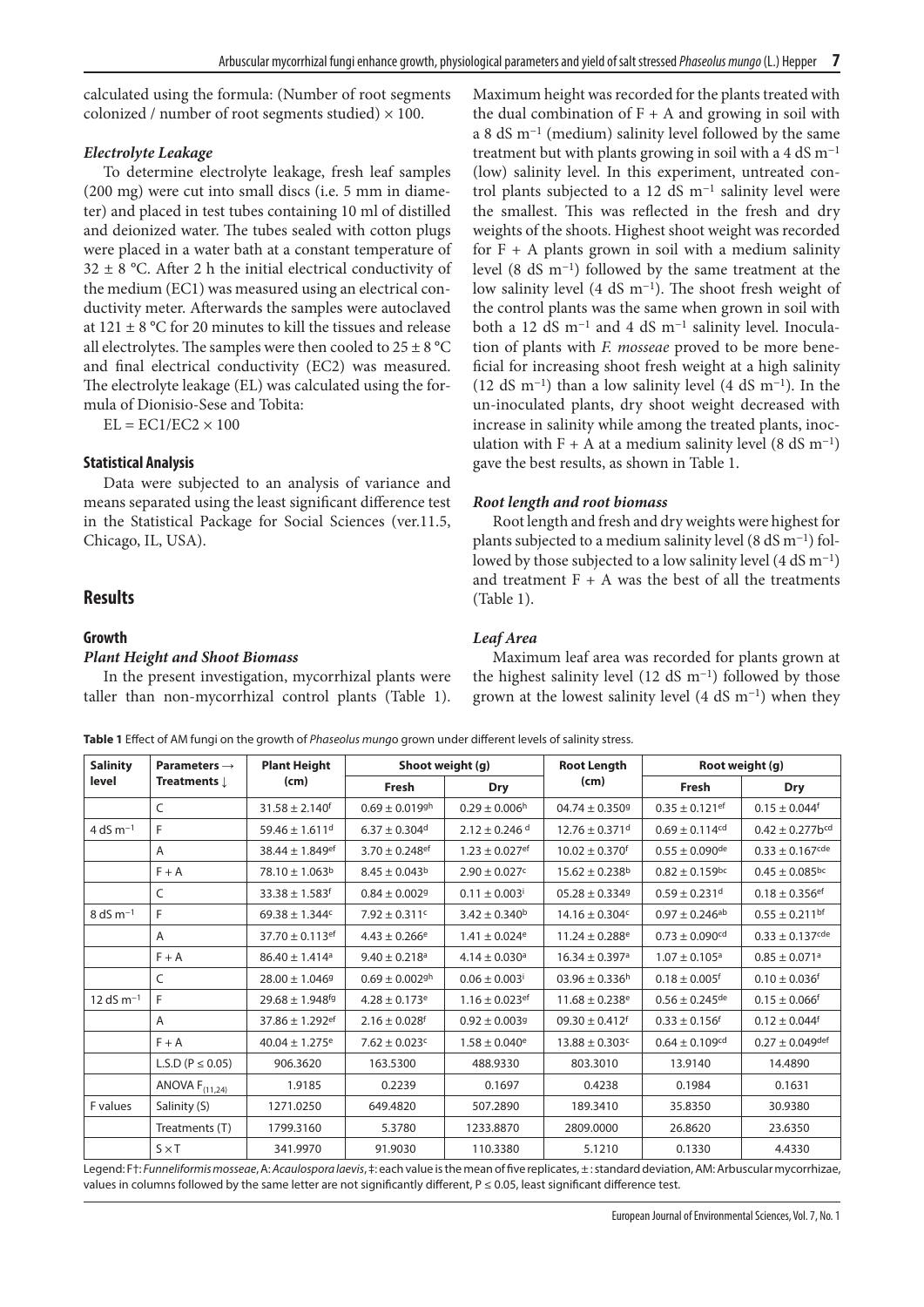were treated with  $F + A$  (Table 5). Among the single inoculation treatments and control, the maximum leaf areas were recorded for plants grown in soil with a medium salinity level (8 dS m<sup>-1</sup>).

#### **Chlorophyll Content**

Content of photosynthetic pigments recorded in AM treated plants grown in soils with different levels of salinity were higher than in un-inoculated control plants (Table 2). However, the highest total chlorophyll content was recorded for plants treated with a combination of *F. mosseae* and *A. laevis* followed by a single inoculation with *F. mosseae* and grown in soil with a salinity level of 8 dS m−1. Further increase in salinity to 12 dS m−1 resulted in a decrease in chlorophyll content. Lowest concentration of photosynthetic pigments was recorded in untreated plants grown in soils with a 12 dS m−1 salinity level.

### **Protein Content**

Regardless of mycorrhizal treatments, a salinity level of 8 dS m−1 resulted in remarkable increase in leaf protein content (Table 2). Further, increase in salinity to 12 dS m−1 had an adverse effect on leaf protein content. The protein content increased with increase in soil salinity up to 8 dS m−1. Although, further increase in soil salinity resulted in a decrease in the content of protein in leaves; inoculation with *F. mosseae* and *A. laevis* increased protein content to the maximum level, followed by treatment with *A. laevis* alone, indicating its stimulatory effect on protein synthesis at all the levels of salinity used.

#### **Mycorrhization**

As evident from Table 2, the plants subjected to a medium salinity level **(**8 dS m−1) had a greater number of AM spores and % root colonization as compared to higher and lower salinity levels. Beyond the medium salinity level, i.e. at **(**12 dS m−1), there was a negative correlation between salinity and mycorrhization. Maximum mycorrhization was recorded in the combined treatment  $F + A$ of plants grown in soil with a salinity level of 8 dS m−1 followed by that recorded for plants treated only with *F. mosseae* , which indicates that *F. mosseae* is more tolerant of salinity than *A. laevis*.

### **Nodulation**

In un-inoculated control plants, nodulation decreased with increase in salinity level but in plants treated with AM fungi, nodulation increased up to maximum level at a salinity level of 8 dS m−1 and was much lower at a salinity of 12 dS m−1 (Table 5).

#### **Peroxidase Activity**

Data presented in Table 3 reveals that peroxidase activity at a salinity level of 8 dS m−1 was less than at a salinity level of 4 dS m−1 due to more mycorrhization at a medium salinity level, which improved the water status of plants, which resulted in less osmotic stress. At salinity

| <b>Salinity</b> | Parameters $\rightarrow$<br>Treatments $\downarrow$ | Chlorophyll content (mg/g FW)  |                                |                                 | <b>Protein content</b>         | <b>AM</b> spore              | <b>AM Root colo-</b>          |
|-----------------|-----------------------------------------------------|--------------------------------|--------------------------------|---------------------------------|--------------------------------|------------------------------|-------------------------------|
| level           |                                                     | Chl a                          | Chl b                          | <b>Total Chl</b>                | (mg/gFW)                       | number / 10 g<br>of soil     | nization (%)                  |
|                 | C                                                   | $0.714 \pm 0.004$ <sup>k</sup> | $0.358 \pm 0.019$              | $1.0718 \pm 0.012$ <sup>k</sup> | $0.191 \pm 0.003$ <sup>k</sup> | $06.2 \pm 2.869$             | $1.98 \pm 2.81$ <sup>i</sup>  |
| 4 dS $m^{-1}$   | F                                                   | $1.067 \pm 0.004$ <sup>d</sup> | $0.910 \pm 0.006$ <sup>d</sup> | $1.978 \pm 0.014$ <sup>d</sup>  | $0.302 \pm 0.0029$             | $63.8 \pm 3.56$ <sup>c</sup> | $34.4 \pm 4.72$ <sup>e</sup>  |
|                 | A                                                   | $0.934 \pm 0.0039$             | $0.681 \pm 0.0109$             | $1.616 \pm 0.014^{\text{h}}$    | $0.466 \pm 0.002$ <sup>d</sup> | $51.2 \pm 3.70$ <sup>e</sup> | $29.9 \pm 3.49$ <sup>f</sup>  |
|                 | $F + A$                                             | $1.264 \pm 0.056$ c            | $1.040 \pm 0.005$ <sup>c</sup> | $2.304 \pm 0.011$ c             | $0.581 \pm 0.004^b$            | $72.6 \pm 4.03$ c            | $53.2 \pm 2.86^b$             |
|                 | C                                                   | $0.827 \pm 0.005$ <sup>i</sup> | $0.411 \pm 0.007$ <sup>h</sup> | $1.239 \pm 0.023$               | $0.206 \pm 0.003^{j}$          | $14.8 \pm 3.83$ <sup>f</sup> | $03.0 \pm 2.23$ <sup>i</sup>  |
| $8 dS m-1$      | F                                                   | $1.627 \pm 0.007$ <sup>b</sup> | $1.317 \pm 0.006$ <sup>b</sup> | $2.944 \pm 0.010^b$             | $0.329 \pm 0.002$ f            | $77.6 \pm 3.64$ <sup>a</sup> | $48.6 \pm 3.49c$              |
|                 | $\overline{A}$                                      | $0.983 \pm 0.006$ <sup>e</sup> | $0.921 \pm 0.008$ <sup>d</sup> | $1.905 \pm 0.013$ <sup>e</sup>  | $0.574 \pm 0.002$ c            | $65.0 \pm 4.00$ <sup>c</sup> | $37.6 \pm 3.97$ <sup>de</sup> |
|                 | $F + A$                                             | $1.753 \pm 0.006$ <sup>a</sup> | $1.374 \pm 0.007$ <sup>a</sup> | $3.126 \pm 0.011$ <sup>a</sup>  | $0.605 \pm 0.006$ <sup>a</sup> | $78.6 \pm 4.27$ <sup>a</sup> | $63.4 \pm 3.84$ <sup>a</sup>  |
|                 | C                                                   | $0.676 \pm 0.004$              | $0.356 \pm 0.005$              | $1.031 \pm 0.010$               | $0.179 \pm 0.002$              | $00.0 \pm 0.00$ <sup>h</sup> | $00.0 \pm 0.00$ <sup>i</sup>  |
| 12 dS $m^{-1}$  | F                                                   | $0.880 \pm 0.005^{\text{h}}$   | $0.785 \pm 0.011$ <sup>f</sup> | $1.665 \pm 0.0119$              | $0.224 \pm 0.003$              | $56.4 \pm 4.27$ <sup>d</sup> | $24.4 \pm 3.209$              |
|                 | A                                                   | $0.778 \pm 0.006$              | $0.376 \pm 0.011$ <sup>i</sup> | $1.154 \pm 0.004$               | $0.286 \pm 0.002$ <sup>h</sup> | $47.8 \pm 3.34$ <sup>e</sup> | $16.8 \pm 3.03^{\rm h}$       |
|                 | $F + A$                                             | $0.957 \pm 0.004$ f            | $0.868 \pm 0.012$ <sup>e</sup> | $1.826 \pm 0.015$ <sup>f</sup>  | $0.408 \pm 0.007$ <sup>e</sup> | $59.2 \pm 3.49$ d            | $40.2 \pm 4.32$ d             |
|                 | L.S.D ( $P \le 0.05$ )                              | 0.007                          | 0.0138                         | 0.0181                          | 0.003                          | 4.8759                       | 4.596                         |
|                 | ANOVA $F_{(11,24)}$                                 | 185.540                        | 625.5300                       | 135.3400                        | 176.240                        | 291.9640                     | 192.735                       |
| F values        | Salinity (S)                                        | 36225.831                      | 8310.8940                      | 22637.2480                      | 17434.234                      | 128.7240                     | 148.113                       |
|                 | Treatments (T)                                      | 33582.465                      | 15861.2330                     | 30146.8350                      | 48110.463                      | 979.4900                     | 583.236                       |
|                 | $S \times T$                                        | 5148.889                       | 766.3310                       | 2183.4160                       | 2442.499                       | 2.6230                       | 12.358                        |

**Table 2** Effect of AM fungi on some physiological parameters and mycorrhization of *Phaseolus mungo* grown under different levels of salinity stress.

Legend: F†: *Funneliformis mosseae*, A: *Acaulospora laevis*, ‡: each value is the mean of five replicates, ± : standard deviation, AM: Arbuscular mycorrhizae, FW: fresh weight, values in columns followed by the same letter are not significantly different, P ≤ 0.05, least significant difference test.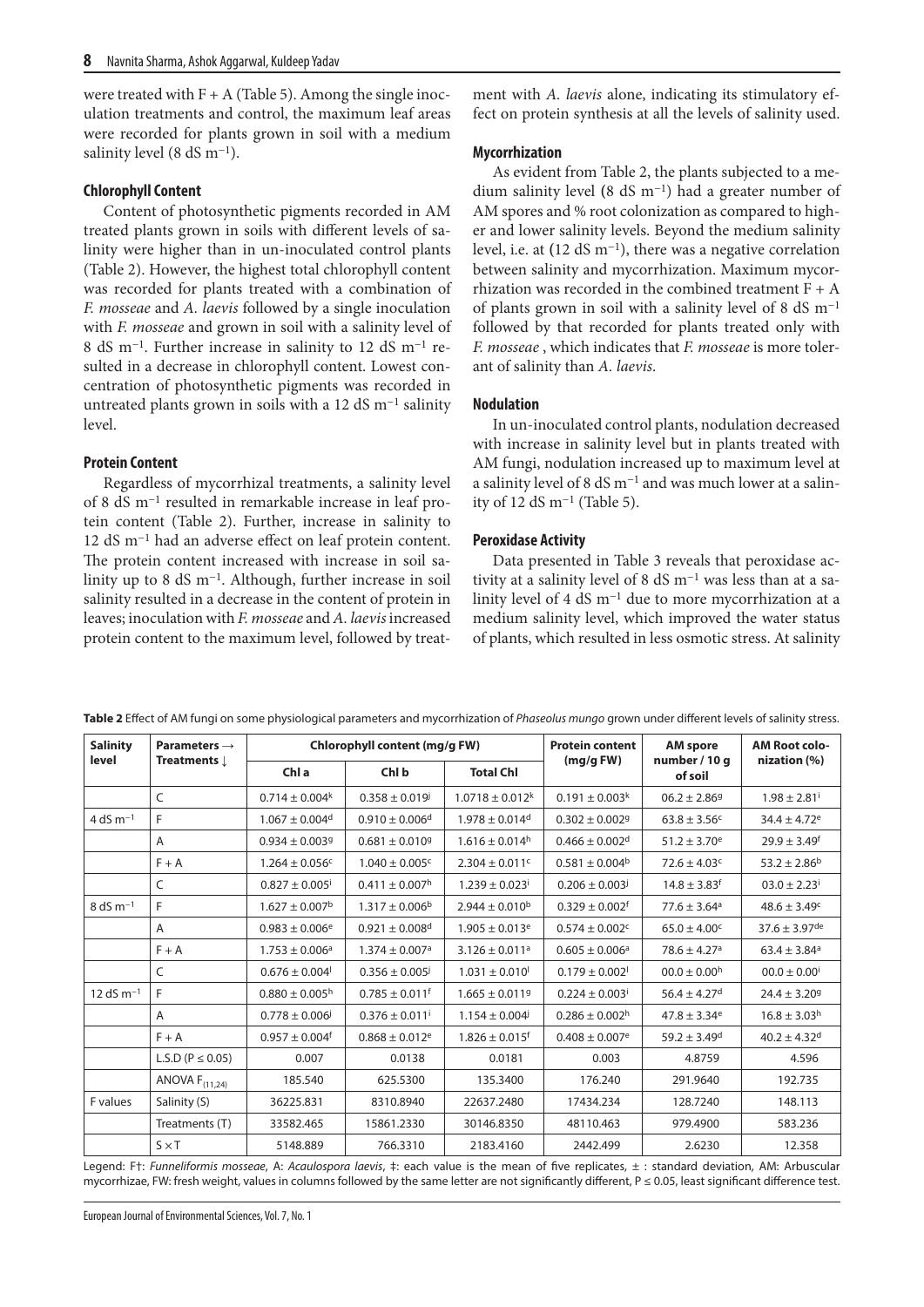levels greater than 8 dS m−1 there was a marked increase in peroxidase activity associated with the stress induced damage. Single inoculation with *A. laevis* was less effective than a single inoculation with *F. mosseae* at all the salinity levels. Of the different treatments, the  $F + A$ combination resulted in the highest peroxidase activity at low and medium salinity levels, but inoculation with *F. mosseae* alone resulted in the maximum activity being recorded at the highest salinity level used.

#### **Phosphatase Activity**

Both in mycorrhizal and non-mycorrhizal control plants the maximum values of acid and alkaline phosphatase activity was recorded at a salinity level of 8 dS m−1. At a salinity level of 12 dS m−1 the activity of both these enzymes decreased, however, the dual treatment  $F + A$ resulted in a greater increase in enzyme activity than the single treatment with either of the mycorrhizal fungi at all salinity levels (Table 3).

#### **Electrolyte Leakage**

In this study, increase in salt concentration in the soil above a salinity level of 8 dS  $\mathrm{m}^\mathrm{-1}$  resulted in a decrease in membrane stability. The double inoculation treatment with  $F + A$  at all the levels of salinity improved membrane stability, followed by a single treatment with *F. mosseae.*  Less electrolyte leakage was recorded from mycorrhizal plants than non-mycorrhizal control plants at all the salinity levels used (Table 3).

### **Nutrient uptake**

### *Phosphorus, Potassium and Nitrogen*

In the present investigation, highest root and shoot phosphorus (P) content was recorded at the medium salinity level i.e. 8 dS m−1 in the double inoculation treatment F + A (Table 4). The combination of *F. mosseae* and *A. laevis* at all the salinity levels resulted in better root and shoot phosphorus contents than in the controls. Potassium (K) and nitrogen (N) uptake decreased with increase in salt concentration in the soil (Table 4). Mycorrhizal treatment increased potassium and nitrogen content in roots and shoots regardless of salt stress levels. Among the treated plants, treatment with *A. laevis* resulted in the least root and shoot potassium content at all salinity levels. Root potassium content was greater than that recorded in the shoots. Maximum shoot and root nitrogen uptake was recorded at 4 dS m−1 salinity level in treatment F + A. Shoots of *P. mungo* accumulated more nitrogen than the roots at all of the different levels of salinity used.

#### *Yield*

Since *P. mungo* is cultivated for its seeds, the effect of mycorrhizal inoculation on number and weight of pods under saline conditions is important. Mycorrhizal inoculation significantly increased yield of *P. mungo* compared to un-inoculated control plants at all the different levels of salinity used. At the 8 dS m−1 salinity level, maximum yield in terms of number and weight of pods per plant was recorded in the  $F + A$  treatment, followed that re-

| <b>Salinity</b>         | Parameters $\rightarrow$ |                                 | Phosphatase activity (IU/g FW)  | <b>Peroxidase activity</b>     | <b>Electrolyte</b><br>leakage (%) |  |
|-------------------------|--------------------------|---------------------------------|---------------------------------|--------------------------------|-----------------------------------|--|
| level                   | Treatments $\downarrow$  | <b>Acidic</b>                   | <b>Alkaline</b>                 | (mg protein / 10 min)          |                                   |  |
|                         | C                        | $0.030 \pm 0.006$ c             | $0.076 \pm 0.008$ <sup>h</sup>  | $0.242 \pm 0.011$              | $39.74 \pm 0.476$ <sup>b</sup>    |  |
| 4 dS $m^{-1}$           | F                        | $0.138 \pm 0.010$ abc           | $0.295 \pm 0.010$ <sup>c</sup>  | $0.599 \pm 0.004$ <sup>d</sup> | $33.36 \pm 0.1929$                |  |
|                         | Α                        | $0.066 \pm 0.006$ <sub>bc</sub> | $0.158 \pm 0.007$ <sup>e</sup>  | $0.486 \pm 0.013$ <sup>f</sup> | $36.98 \pm 0.503$ d               |  |
|                         | $F + A$                  | $0.194 \pm 0.008^{ab}$          | $0.321 \pm 0.005^{\rm b}$       | $0.812 \pm 0.002^b$            | $29.74 \pm 0.252$ <sup>h</sup>    |  |
|                         | C                        | $0.038 \pm 0.007$ <sup>c</sup>  | $0.082 \pm 0.006$ <sup>gh</sup> | $0.161 \pm 0.020$ <sup>k</sup> | $35.34 \pm 0.315$ <sup>e</sup>    |  |
| $8 dS m-1$              | F                        | $0.195 \pm 0.007$ <sup>ab</sup> | $0.328 \pm 0.008$ <sup>b</sup>  | $0.315 \pm 0.009h$             | $28.13 \pm 0.208$ i               |  |
|                         | A                        | $0.125 \pm 0.006$ abc           | $0.258 \pm 0.007$ <sup>d</sup>  | $0.243 \pm 0.011^{j}$          | $29.85 \pm 0.194$ <sup>h</sup>    |  |
|                         | $F + A$                  | $0.240 \pm 0.008$ <sup>a</sup>  | $0.387 \pm 0.006$ <sup>a</sup>  | $0.405 \pm 0.0069$             | $25.76 \pm 0.742$                 |  |
|                         | C                        | $0.024 \pm 0.005$ c             | $0.045 \pm 0.006$               | $0.297 \pm 0.018$              | $42.82 \pm 1.550$ <sup>a</sup>    |  |
| $12$ dS m <sup>-1</sup> | F                        | $0.075 \pm 0.006$ <sup>bc</sup> | $0.116 \pm 0.008$ <sup>f</sup>  | $0.856 \pm 0.001$ <sup>a</sup> | $38.73 \pm 0.396$ c               |  |
|                         | A                        | $0.043 \pm 0.008$ c             | $0.090 \pm 0.0059$              | $0.520 \pm 0.008$ <sup>e</sup> | $40.29 \pm 0.277$ <sup>b</sup>    |  |
|                         | $F + A$                  | $0.153 \pm 0.007$ abc           | $0.288 \pm 0.006$ c             | $0.764 \pm 0.004c$             | $34.62 \pm 0.251$ <sup>f</sup>    |  |
|                         | L.S.D ( $P \le 0.05$ )   | 0.1231                          | 0.0101                          | 0.015                          | 0.733                             |  |
|                         | ANOVA $F_{(11,24)}$      | 3.7830                          | 132.6300                        | 233.530                        | 499.604                           |  |
| F values                | Salinity (S)             | 1.4230                          | 1530.1650                       | 4828.379                       | 1485.808                          |  |
|                         | Parameter (T)            | 11.7500                         | 3459.0210                       | 4474.442                       | 806.357                           |  |
|                         | $S \times T$             | 0.5850                          | 191.0380                        | 433.999                        | 17.493                            |  |

**Table 3** Effect of AM fungi on some biochemical parameters of *Phaseolus mungo* grown under different levels of salinity stress.

Legend: F†: *Funneliformis mosseae*, A: *Acaulospora laevis*, ‡: each value is the mean of five replicates, ± : standard deviation, AM: Arbuscular mycorrhizae, FW: Fresh Weight, values in columns followed by the same letter are not significantly different, P ≤ 0.05, least significant difference test.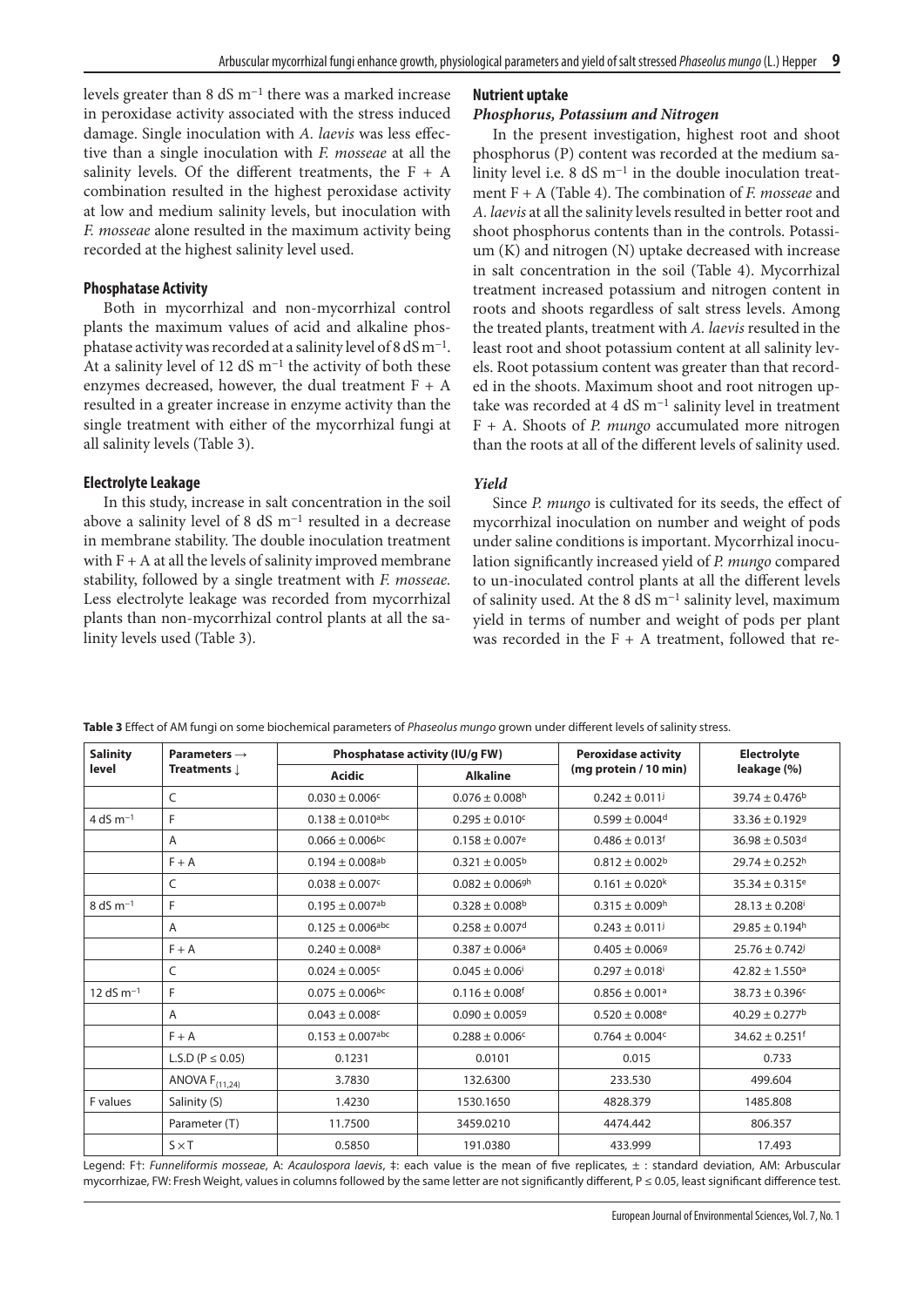corded for plants inoculated with same combination at the 4 dS m−1 salinity level (Table 5). Single treatment with *F. mosseae* also resulted in an increase in yield at all the different salinity levels compared to *A. laevis*. Soil salinity levels of 12 dS m−1 had a significant adverse effect on yield as the number and weight of pods were lower.

# **Discussion**

Our results indicate that plant height, root length and biomass increased with increase in soil salinity up to 8 dS m−1, but were all less at the 12 dS m−1salinity level. In *Vicia faba* increase in plant height at medium and low sa-

| <b>Salinity</b> | Parameters $\rightarrow$<br>Treatments L | Phosphorus content (%)          |                                | Nitrogen content (%)             |                                  | Potassium content (%)           |                                 |
|-----------------|------------------------------------------|---------------------------------|--------------------------------|----------------------------------|----------------------------------|---------------------------------|---------------------------------|
| level           |                                          | Root                            | <b>Shoot</b>                   | Root                             | <b>Shoot</b>                     | Root                            | <b>Shoot</b>                    |
|                 | C                                        | $0.676 \pm 0.011$ <sup>i</sup>  | $0.449 \pm 0.008$              | $0.301 \pm 0.0030$ def           | $0.444 \pm 0.0348$ h             | $0.974 \pm 0.038$ h             | $0.708 \pm 0.05879$             |
| 4 dS $m^{-1}$   | F                                        | $1.269 \pm 0.005$ de            | $0.694 \pm 0.007$ <sup>f</sup> | $1.212 \pm 0.4022$ <sup>b</sup>  | $1.678 \pm 0.018$ <sup>b</sup>   | $1.906 \pm 0.0288$ c            | $1.035 \pm 0.0587$ <sup>c</sup> |
|                 | A                                        | $1.133 \pm 0.008$ <sup>fg</sup> | $0.643 \pm 0.0039$             | $0.616 \pm 0.0320$ c             | $1.300 \pm 0.0029c$              | $1.660 \pm 0.0223$ <sup>e</sup> | $0.972 \pm 0.0192$ <sup>d</sup> |
|                 | $F + A$                                  | $2.181 \pm 0.007$ <sup>b</sup>  | $1.257 \pm 0.005^{\rm b}$      | $1.430 \pm 0.0246^a$             | $1.931 \pm 0.00273$ <sup>a</sup> | $2.324 \pm 0.0207$ <sup>a</sup> | $1.232 \pm 0.1041$ <sup>a</sup> |
|                 | C                                        | $0.806 \pm 0.007$ <sup>h</sup>  | $0.507 \pm 0.007$ <sup>i</sup> | $0.206 \pm 0.0288$ <sup>fg</sup> | $0.298 \pm 0.0225$ <sup>i</sup>  | $0.828 \pm 0.0238$              | $0.576 \pm 0.0240$ <sup>h</sup> |
| $8 dS m-1$      | F                                        | $1.337 \pm 0.008$ d             | $0.846 \pm 0.006$ <sup>d</sup> | $0.720 \pm 0.0254$ c             | $0.820 \pm 0.0269$ <sup>e</sup>  | $1.748 \pm 0.0414$ <sup>d</sup> | $0.920 \pm 0.0316$ de           |
|                 | A                                        | $1.295 \pm 0.006$ de            | $0.713 \pm 0.006$ <sup>e</sup> | $0.448 \pm 0.0319$ d             | $0.670 \pm 0.0247$ <sup>f</sup>  | $1.538 \pm 0.0319$ <sup>f</sup> | $0.840 \pm 0.0314$ <sup>f</sup> |
|                 | $F + A$                                  | $2.431 \pm 0.286$ <sup>a</sup>  | $1.400 \pm 0.002$ <sup>a</sup> | $0.744 \pm 0.0384$ c             | $1.017 \pm 0.0599$ <sup>d</sup>  | $2.026 \pm 0.1040^b$            | $1.124 \pm 0.0288$ <sup>b</sup> |
|                 | C                                        | $0.623 \pm 0.008$               | $0.395 \pm 0.005^k$            | $0.124 \pm 0.02309$              | $0.148 \pm 0.0258$               | $0.644 \pm 0.6270$              | $0.432 \pm 0.0286$ i            |
| 12 dS $m^{-1}$  | F                                        | $1.187 \pm 0.008$ <sup>ef</sup> | $0.630 \pm 0.011$ <sup>h</sup> | $0.389 \pm 0.0320$ de            | $0.524 \pm 0.03039$              | $1.636 \pm 0.0270$ <sup>e</sup> | $0.898 \pm 0.0238$ <sup>e</sup> |
|                 | A                                        | $1.063 \pm 0.0079$              | $0.513 \pm 0.006$ <sup>i</sup> | $0.228 \pm 0.0356$ efg           | $0.4722 \pm 0.0030$ <sup>h</sup> | $1.220 \pm 0.62549$             | $0.724 \pm 0.03049$             |
|                 | $F + A$                                  | $1.858 \pm 0.017$ c             | $0.975 \pm 0.006c$             | $0.684 \pm 0.0336c$              | $0.791 \pm 0.0028$ <sup>e</sup>  | $1.946 \pm 0.0201$ c            | $1.044 \pm 0.0384$ c            |
|                 | L.S.D ( $P \le 0.05$ )                   | 0.113                           | 0.009                          | 0.152                            | 0.224                            | 0.055                           | 0.052                           |
|                 | ANOVA $F_{(11,24)}$                      | 233.006                         | 103.540                        | 56.818                           | 2112.724                         | 795.512                         | 133.440                         |
| F values        | Salinity (S)                             | 58.545                          | 5894.968                       | 109.260                          | 5500.719                         | 372.964                         | 105.774                         |
|                 | Treatments(T)                            | 800.891                         | 32949.820                      | 116.998                          | 3412.981                         | 2645.806                        | 410.992                         |
|                 | $S \times T$                             | 7.218                           | 532.687                        | 10.913                           | 333.264                          | 11.217                          | 3.894                           |

Legend: Ft: Funneliformis mosseae, A: Acaulospora laevis, ‡: each value is the mean of five replicates, ± : standard deviation AM: Arbuscular mycorrhizae, values in columns followed by the same letter are not significantly different, P ≤ 0.05, least significant difference test.

| Table 5 Effect of AM fungi on leaf area, nodules and yield of Phaseolus mungo grown under different levels of salinity stress. |  |
|--------------------------------------------------------------------------------------------------------------------------------|--|
|--------------------------------------------------------------------------------------------------------------------------------|--|

| <b>Salinity</b><br>level | Parameters $\rightarrow$<br>Treatments $\downarrow$ | <b>Leaf Area</b>                | No of nodules<br>(per pot)     | Yield (per plant)               |                                 |  |
|--------------------------|-----------------------------------------------------|---------------------------------|--------------------------------|---------------------------------|---------------------------------|--|
|                          |                                                     |                                 |                                | No. of pods                     | Weight of pods (g)              |  |
|                          | C                                                   | $08.22 \pm 1.522$ fg            | $07.8 \pm 2.387$ <sup>e</sup>  | $03.0 \pm 1.581$ <sup>d</sup>   | $1.294 \pm 0.343$ <sup>fg</sup> |  |
| 4 dS $m^{-1}$            | F                                                   | $18.31 \pm 1.598c$              | $12.8 \pm 2.432$ <sup>cd</sup> | $05.6 \pm 2.302$ abcd           | $1.916 \pm 0.379$ de            |  |
|                          | Α                                                   | $13.76 \pm 1.842$ <sup>d</sup>  | $10.2 \pm 1.923$ de            | $03.6 \pm 2.073$ cd             | $1.556 \pm 0.438$ ef            |  |
|                          | $F + A$                                             | $25.50 \pm 2.214$ <sup>b</sup>  | $17.0 \pm 2.915^{\rm b}$       | $07.8 \pm 1.923$ <sup>ab</sup>  | $3.040 \pm 0.436$ <sup>b</sup>  |  |
|                          | C                                                   | $10.34 \pm 2.226$ <sup>f</sup>  | $03.8 \pm 2.387$ <sup>fg</sup> | $04.0 \pm 2.549$ <sup>cd</sup>  | $1.510 \pm 0.395$ <sup>ef</sup> |  |
| $8 dS m^{-1}$            | F                                                   | $20.78 \pm 2.554$ c             | $15.6 \pm 3.209$ bc            | $06.6 \pm 2.408$ abc            | $2.390 \pm 0.382$ <sup>cd</sup> |  |
|                          | A                                                   | $15.45 \pm 2.019$ <sup>d</sup>  | $13.6 \pm 3.209$ bcd           | $04.6 \pm 2.701$ <sub>bcd</sub> | $1.868 \pm 0.366$ <sup>e</sup>  |  |
|                          | $F + A$                                             | $23.47 \pm 1.917$ <sup>b</sup>  | $21.0 \pm 2.738$ a             | $09.0 \pm 3.162$ <sup>a</sup>   | $3.772 \pm 0.346$ <sup>a</sup>  |  |
|                          | C                                                   | $06.76 \pm 2.2149$              | $02.2 \pm 1.7889$              | $02.6 \pm 2.408$ <sup>d</sup>   | $0.858 \pm 0.2779$              |  |
| 12 dS $m^{-1}$           | F                                                   | $13.09 \pm 1.770$ <sup>de</sup> | $09.0 \pm 3.535$ <sup>e</sup>  | $05.0 \pm 3.162$ <sub>bcd</sub> | $1.228 \pm 0.445$ <sup>fg</sup> |  |
|                          | Α                                                   | $10.86 \pm 2.245$ <sup>ef</sup> | $06.8 \pm 2.387$ <sup>ef</sup> | $02.8 \pm 1.303$ <sup>d</sup>   | $1.034 \pm 0.201$ <sup>fg</sup> |  |
|                          | $F + A$                                             | $29.26 \pm 2.414$ <sup>a</sup>  | $14.2 \pm 2.364$ <sup>bc</sup> | $05.2 \pm 3.492$ <sub>bcd</sub> | $2.600 \pm 0.351$ <sub>bc</sub> |  |
|                          | L.S.D ( $P \le 0.05$ )                              | 2.7441                          | 3.5661                         | 3.3833                          | 0.503                           |  |
|                          | ANOVA $F_{(11,24)}$                                 | 63.6630                         | 21.8740                        | 3.2330                          | 28.063                          |  |
| F values                 | Salinity (S)                                        | 7.8950                          | 22.3980                        | 3.6940                          | 33.374                          |  |
|                          | Treatments(T)                                       | 206.5570                        | 60.0710                        | 8.7870                          | 79.060                          |  |
|                          | $S \times T$                                        | 10.8060                         | 2.6010                         | 0.3030                          | 0.793                           |  |

Legend: G†: *Funneliformis mosseae*, A: *Acaulospora laevis* ‡: each value is the mean of five replicates, ± : standard deviation, AM: Arbuscular mycorrhizae, values in columns followed by the same letter are not significantly different,  $P \le 0.05$ , least significant difference test.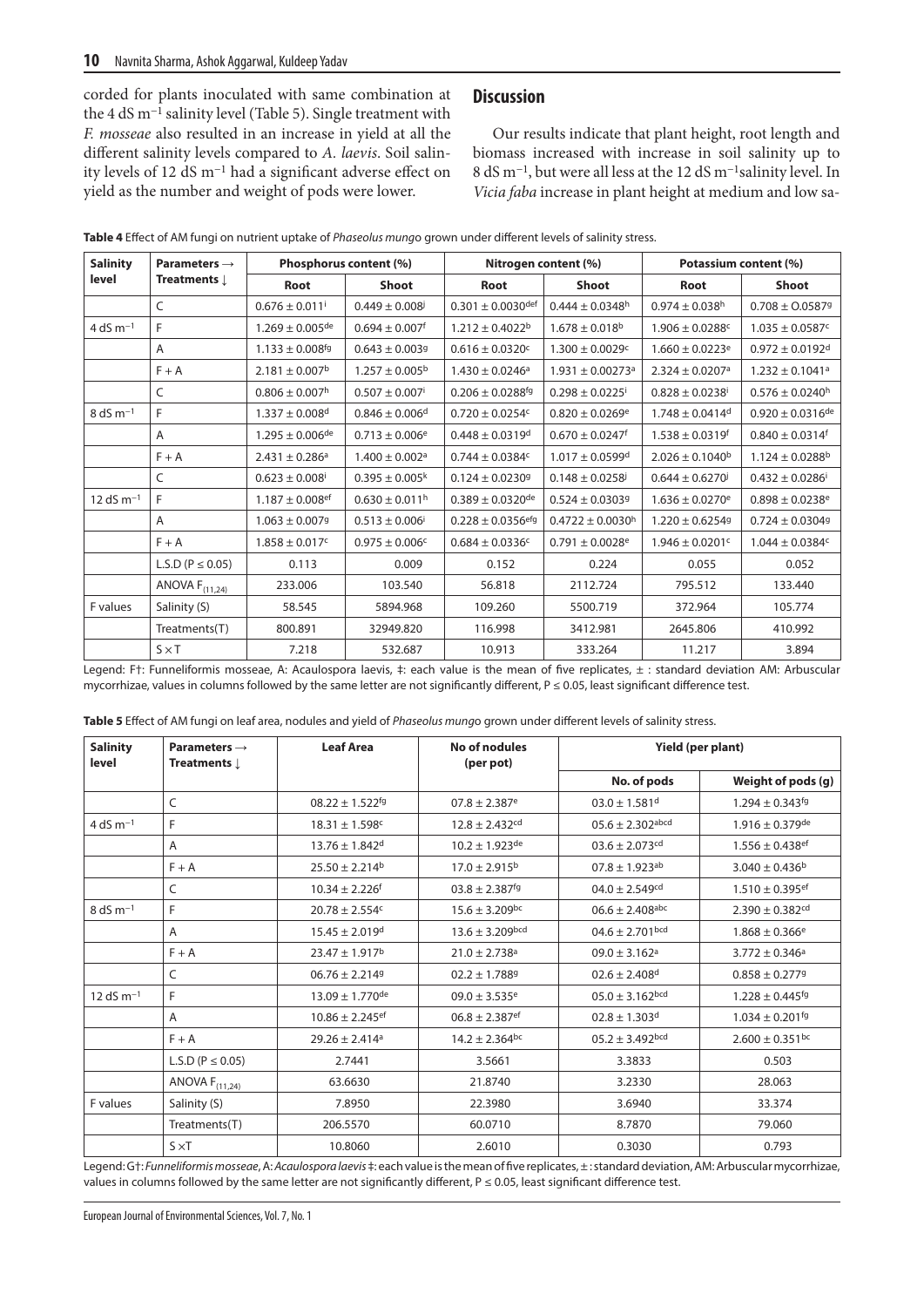linity level is recorded by Amira and Qados (2010) while in ornamental Purslane, Alam et al. (2015) records an increase in fresh and dry shoot weight at a salinity level of 8 dS m−1. Our results confirm the findings of Pessarakli et al. (2015) who note an increase in root biomass of the *Distichlis spicata* at medium salinity levels compared to that recorded in high and low salinity level treatments. Under salinity stress, plant growth and biomass is limited by a lower availability of nutrients and the energy expenditure necessary to nullify the toxic effects of NaCl and other salts. Mycorrhization increases growth and biomass of the host plant due to AM mediated enhanced nutrient acquisition, especially a better P nutrition (Sharifi et al. 2007; Colla et al. 2008). Salinity stress lowered the concentration of photosynthetic pigments due to the toxic effects of salt on nitrogen and magnesium absorption, which are vital constituents of chlorophyll (Kaya et al. 2009). Another reason could be the increased activity of chlorophyllase due to salinity stress, which resulted in the destruction of photosynthetic pigments. The greater chlorophyll content of plants inoculated with mycorrhizal fungi could be due to the increased uptake of magnesium and nitrogen by AM hyphae (Abdel Latef and Chaoxing 2011) or an increase in the activity of enzymes required for the synthesis of chlorophyll (Murkute et al. 2006). Due to the higher concentration of photosynthetic pigments, photosynthesis in mycorrhizal plants subjected to salinity stress is higher than in un-inoculated stressed plants (Abdel Latef and Chaoxing 2011), which resulted in increased growth.

Salinity stress up to salinity level 8 dS m−1 resulted in an increase in leaf protein content. The reason may be due to an accumulation of salt stress proteins, which help in establishing a proper cellular ion and osmotic homeostasis (Amini et al. 2007; Garcia et al. 2008). These proteins act as nitrogen reserves for plants, which can be utilized later. Further, the decrease in leaf protein content with increase in salinity up to 12 dS m−1 is due to a decrease in uptake and utilization of nitrogen, which is an essential element for protein synthesis (Kusano et al. 2011). Mycorrhizal inoculation of plants improved leaf protein content regardless of the salinity. Our findings are in agreement with those of Datta and Kulkarni (2014) who also report an increase in protein content in mycorrhizal plants subjected to salinity stress.

A high soil salinity may not reduce mycorrhization, as increased mycorrhization under high saline conditions is reported by Aliasgharzadeh et al. (2001) and Yamato et al. (2008). The upper limit of the salinity tolerance of the AMF used in the experiment was 12 dS m−1, the level at which spore number and mycorrhization were drastically reduced. Decreased mycorrhization in *P. mungo* plants at salinities above 8 dS m−1 could be due to the high pH associated with high salt concentrations inhibiting the germination of fungal spores. Even though high salinity caused a decrease in mycorrhization subsequent mycorrhizal dependency increased, which indicates that the symbiosis between roots and AM fungi strengthens

once the association is established, which indicates the importance of this symbiosis for plant production under saline conditions (Rabie and Almadini 2005). There was a direct correlation between mycorrhization and nodulation in the present experiment indicating the stimulatory role of mycorrhizae on nodulation. In this experiment, mycorrhizal plants growing at all of the salinity levels used were less affected in terms of nodulation parameters than the control plants because the root exudation pattern was modified both quantitatively and qualitatively by AMF, which results in an increase in nodulation (Garg and Manchanda 2009).

Salinity stress in plants results in an increase in the production of ROS (Reactive Oxygen Species) and hence, oxidative stress, which has toxic effects on different biomolecules. As different antioxidant enzymes nullify the effect of damage induced by ROS, it is possible that this accounts for the high activity of peroxidase recorded at the highest salinity level i.e. 12 dS m−1. Increase in antioxidant enzyme activity with increase in salinity is confirmed by Hashem et al. (2015). At all the salinity levels used, there was a higher peroxidase activity in the treatment inoculated with mycorrhizal fungi, which support the findings of Alqarawi et al. (2014) and Abd Allah et al. (2015). Estimates of phosphatase activity in plants help to assess phosphorus metabolism in mycorrhizal plants as this enzyme is present in the vacuoles of AM hyphae (Tisserent et al. 1993). Mycorrhizal inoculation positively affected phosphatase activity. Our results confirm the findings of Peng et al. (2011) who report an increase in alkaline phosphatase activity in mycorrhizal *Astragallus sinicus* under saline conditions. The major organelle in plants adversely affected by soil salinity stress is the cell membrane, as peroxidation of lipids causes the solutes to leak through the membrane decreasing its stability (Kaya et al. 2009). Mycorrhizal inoculation of plants improved membrane stability due to higher antioxidant activity and phosphorus uptake. The decrease in electrolyte leakage in mycorrhizal plants recorded in this experiment confirms the findings of Abd Allah et al. (2015).

Phosphorus uptake was negatively affected at a soil salinity level of 12 dS m<sup>-1</sup> because of the precipitation of phosphate  $(H_2PO_4)$  ions by calcium, magnesium and zinc ions, which adversely affects the uptake of this element (Marshner 1994). Mycorrhizal fungi are able to solubilize the precipitated phosphorus, thus increasing the availability of this immobile element under saline conditions (Srividya et al. 2010). Another reason for the improved P uptake by mycorrhizal plants is the greater soil volume penetrated by their extra radical mycelium, which extends beyond nutrient depleted zones in the soil. In the present experiment, mycorrhizal inoculation of plants also improved potassium uptake under different salinity levels. Our results confirm the findings of Patel et al. (2010) and Abd Allah et al. (2015). The decrease in the uptake of potassium, with increase in salinity recorded in this experiment is due to a high concentration of so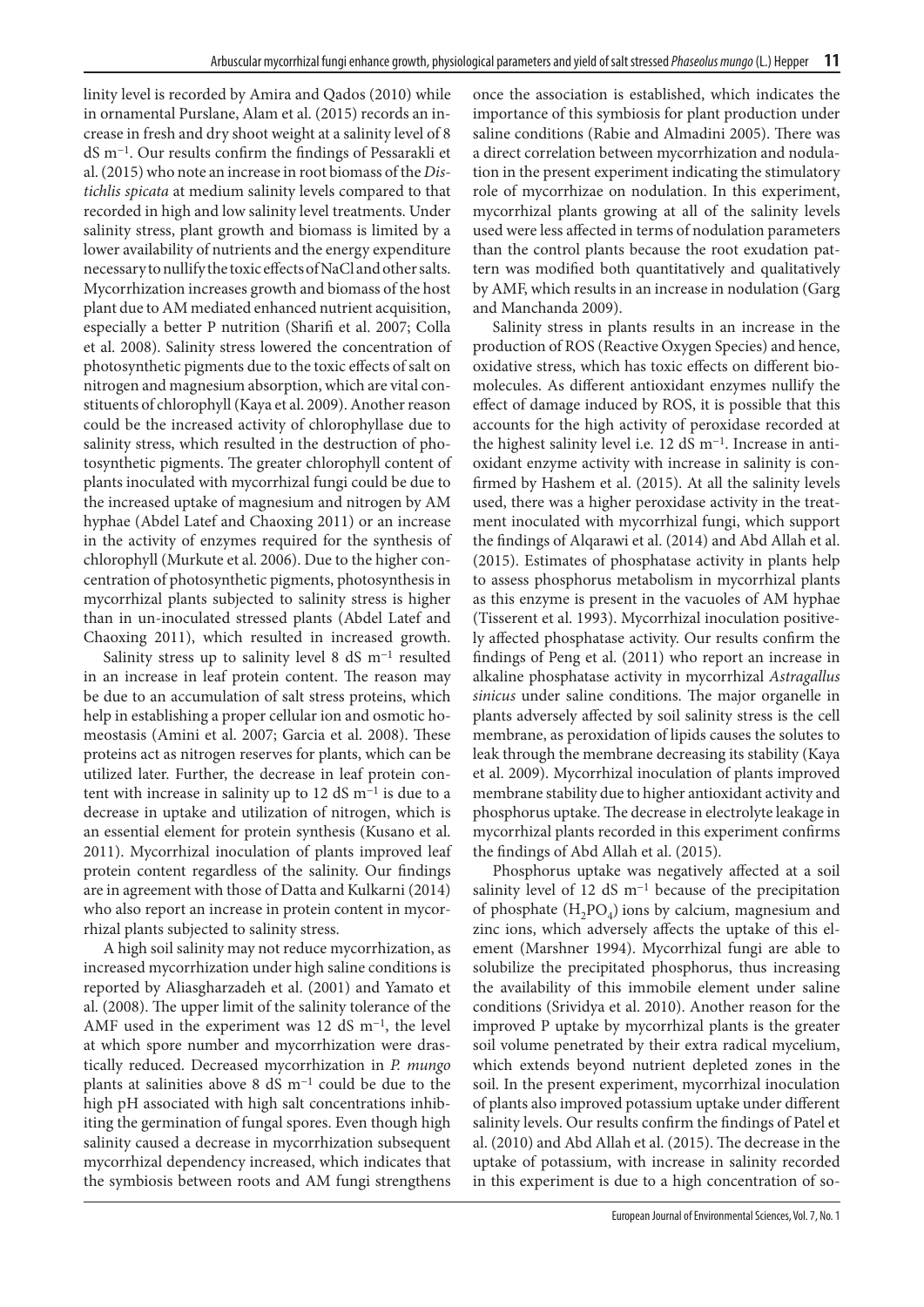dium within the root zone, which has an antagonistic effect. The elevated concentration of sodium and chloride ions interfere with potassium ion channels in the plasma membrane of root cells causing a decrease in the uptake of this nutrient. A possible reason for the increased K uptake by mycorrhizal plants is their ability to store sodium in vacuoles of root cells as well as intra-radical hyphae (Cantrell and Linderman 2001). Increase in the tolerance of mycorrhizal plants to saline conditions may be attributed to their increased biomass due to enhanced nutrient uptake, which results in the dilution of the toxic effects of ions (Campanelli et al. 2012). Like potassium, nitrogen content in the plants also decreased with increase in soil salinity. Increased nitrogen uptake by mycorrhizal plants could be attributed to the ability of the extra-radical mycelium of mycorrhizal fungi to absorb nitrate and ammonium and translocate nitrogen in the form of arginine (Guether et al. 2009). Another reason could be the AM mediated increase in activity of urease in the soil, which may help in breaking down urea and in the liberation of  $NH_3^+$  or  $NH_4^+$  ions (Zhao et al. 2010). Higher nitrogen uptake by the mycorrhizal plants helps them to maintain a greater concentration of photosynthetic pigments, proteins and other non-protein amino acids like proline, which are important in osmotic adjustment as osmoprotectants (Evelin et al. 2009).

Maximum yield at the medium salinity level was recorded in this experiment. Highest mycorrhization at the 8 dS m−1 salinity level helped the plants to cope up with the deleterious effects of the salinity, as it resulted in an increase in growth, P uptake, phosphatase activity, chlorophyll and protein content and decrease in electrolyte leakage. A 12 dS m−1 soil salinity level had an adverse effect on yield, as the number and weight of pods produced was significantly lower. The positive effect of mycorrhizal inoculations on yield under saline conditions is confirmed by the results of Hajiboland et al. (2010).

# **Conclusion**

With increase in soil salinity levels up to 12 dS m−1 electrolyte leakage and peroxidase activity increased, whereas, photosynthetic pigments, nutrient uptake, leaf protein content, phosphatase activity, mycorrhization, nodulation and all the morphological parameters measured decreased. Although, mycorrhization decreased at high salinity levels, the AM treatment positively affected photosynthetic pigments, nutrient uptake, leaf protein content, phosphatase activity, mycorrhization, nodulation, peroxidase activity and growth and decreased membrane damage. The results of the present experiment indicate that the growing of *P. mungo* at a 8 dS m−1 salinity level after inoculation with a combination of  $F + A$ should be recommended. The cultivation of this pulse legume, however, should be discouraged if the salinity level of the soil is nearly 12 dS m−1 or above.

# **Acknowledgement**

Authors are thank the Chairman, Department of Botany, Kurukshetra University Kurukshetra for providing the infrastructure and laboratory facilities for carrying out this research.

# **REFERENCES**

- Abd Allah EF, Hashem AA, Alqarawi A, Alwathnani, HA (2015) Alleviation of adverse impact of cadmium stress in sunflower (*Helianthus annuus* L.) by arbuscular mycorrhizal fungi. Pak J Bot 47: 785–795.
- Abdel Latef AA, Chaoxing H (2011) Effect of arbuscular mycorrhizal fungi on growth, mineral nutrition, antioxidant enzymes activity and fruit yield of tomato grown under salinity stress. Sci Hortic 127: 228–233.
- Adholeya A, Gaur A (1994) Estimation of VAM fungal spores in soil. Mycorrhiza News 6: 10–11.
- Ahanger MA, Abeer Hashem EF, Abd Allah Ahmad P (2014) Arbuscular Mycorrhiza in Crop Improvement under Environmental Stress. In: Ahmad P (ed) Emerging Technologies and Management of Crop Stress Tolerance, doi:10.1016/B978-0-12 -800875-1.00003-X.
- Aiasgharzadeh N, Saleh Rastin N, Towfighi H, Alizadeh A (2001) Occurrence of arbuscular mycorrhizal fungi in saline soils of the Tabriz Plain of Iran in relation to some physical and chemical properties of soil. Mycorrhiza 11: 119–122.
- Alam A, Juraimi AS, Rafii MY, Hamid AA (2015) Effect of Salinity on Biomass Yield and Physiological and Stem-Root Anatomical Characteristics of Purslane (*Portulaca oleracea* L.) Accessions. BioMed Research International doi:10.1155/2015/105695.
- Alqarawi AA, Abd Allah EF, Hashem A (2014) Alleviation of salt-induced adverse impact via mycorrhizal fungi in *Ephedra aphylla* Forssk. J Plant Interact 9: 802–810.
- Amini F, Ehsanpour AA, Hoang OT, Shin J S (2007) Protein pattern changes in tomato under in vitro salt stress. Russ J Plant Physiol 54: 464–471.
- Amira MS, Qados A (2010) Mechanism of Nanosilicon-Mediated Alleviation of Salinity Stress in Faba Bean (Vicia faba L.) Plants. Am J Exp Agric 7: 0606.
- Arnon DI (1949) Copper enzymes in isolated chloroplasts, polyphenoxidase in *Beta vulgaris*. Plant Physiol 24: 1–15.
- Bell RW, Dell B (2008) Micronutrients for Sustainable Food, Feed, Fibre and Bioenergy Production. International Fertilizer Industry Association (IFA) Paris, France.
- Beltrano J, Ruscitti M, Arango MC, Ronco M (2013) Effects of arbuscular mycorrhiza inoculation on plant growth, biological and physiological parameters and mineral nutrition in pepper grown under different salinity and P levels. J Soil Sci Plant Nutr 13: 123–141.
- Bradford MM (1976) A rapid and sensitive method for the quantitation of microgram quantities of protein utilizing the principle of protein-dye binding. Anal Biochem 72: 248–254.
- Campanelli A, Ruta C, DeMastro G, Morone-Fortunato I (2013) The role of arbuscular mycorrhizal fungi in alleviating salt stress in *Medicago sativa* L. car. Icon. Symbiosis 59: 65–76.
- Cantrell IC, Linderman RG (2001) Preinoculation of lettuce and onion with VA mycorrhizal fungi reduces deleterious effects of soil salinity. Plant Soil 233: 269–281.
- Colla G, Rouphael Y, Cardarelli M, Tullio M, Rivera CM, Rea E (2008) Alleviation of salt stress by arbuscular mycorrhizal in